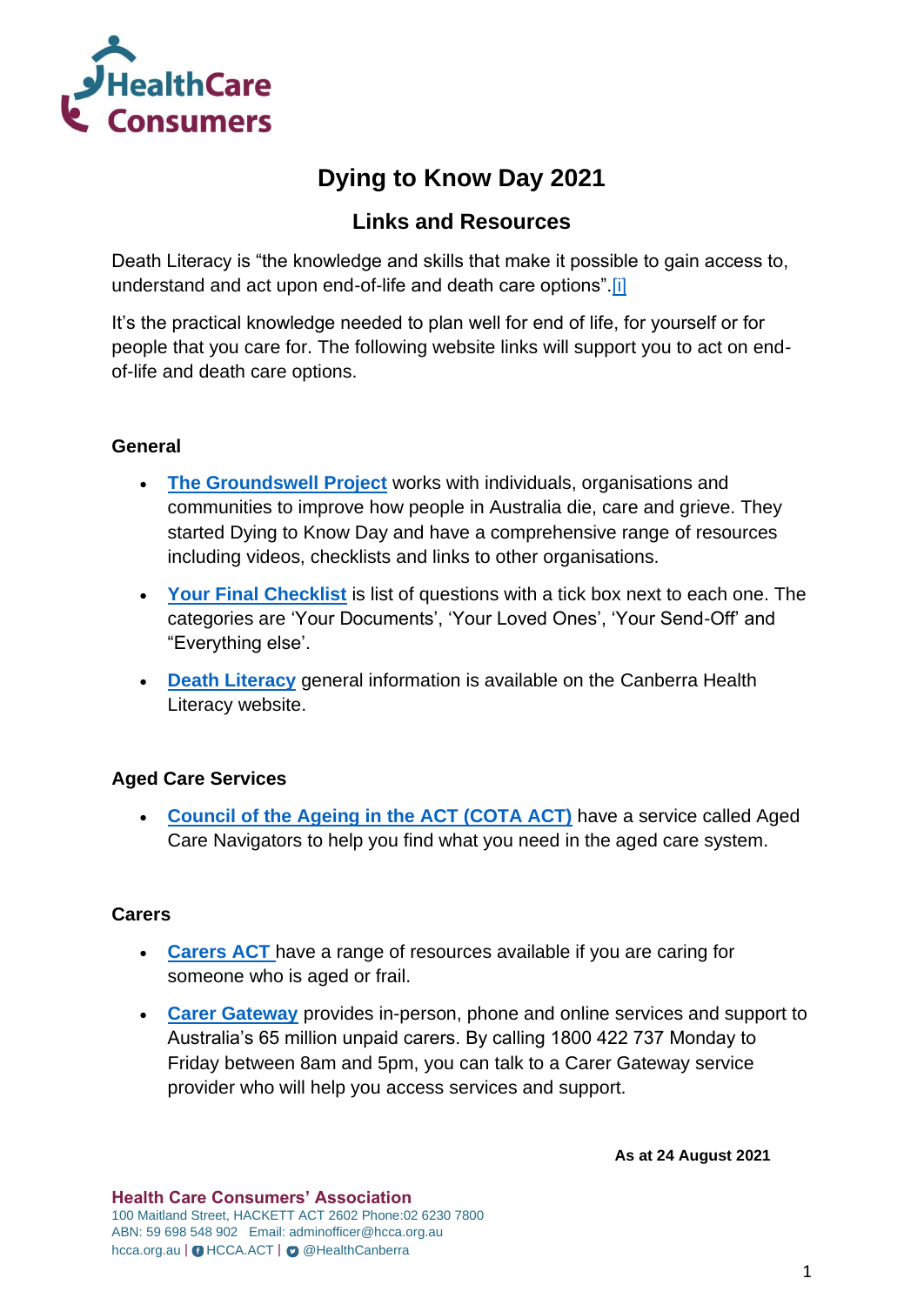

#### **Palliative Care**

- **[Palliative Care ACT](https://www.pallcareact.org.au/)** provides information, support, train volunteers and advocate for quality palliative care services in the ACT.
- **The** *[Palliative Caring](https://www.pallcareact.org.au/palliative-caring/)* **Booklet** helps by explaining what is involved, to better equip carers to make informed decisions
- **[Leo's Place](https://www.pallcareact.org.au/leos-place/)** is a non-clinical day or overnight respite for someone with a lifelimiting illness.
- **[ACT Government Palliative Care Services](https://www.health.act.gov.au/services/end-of-life-and-palliative-care)**
- **[Hospice in the ACT](https://www.calvarycare.org.au/public-hospital-bruce/services-and-clinics/clare-holland-house/)** is run by Calvary ACT.
- **[Palliative Care Resources for Health Professionals](https://www.calvarycare.org.au/public-hospital-bruce/services-and-clinics/clare-holland-house/)** through ACT Health who offer palliative care resources and training programs for health professionals.

# **Advance Care Planning**

- **[Overview of Advance Care Planning](https://www.health.act.gov.au/sites/default/files/2021-05/Advance%20Care%20planning%20infographic.pdf)** Advance care planning (ACP) is a series of steps you can take to help you plan for your future health care. It prepares you and others for a time when you may not be able to express your own wishes for treatment and care.
- **[Advance Care Planning Program ACT](https://www.health.act.gov.au/services/advance-care-planning)** For free assistance with ACP in the ACT visit the [ACT Health website](https://www.health.act.gov.au/services/advance-care-planning) or email [acp@act.gov.au](mailto:acp@act.gov.au) or phone 02 5124 9274. You can also organise an appointment (during lockdown only telehealth appointments are available).
- **[Advance Care Planning Australia](https://www.advancecareplanning.org.au/)** provides links to all state and territory documents, a hotline for advice 1300 208 582 and many resources. There are resources in many languages.

**Grief**

• **[Services that offer grief counselling and support in the ACT](https://www.pallcareact.org.au/daisy/for-healthcare-professionals/grief-services/)**

**As at 24 August 2021**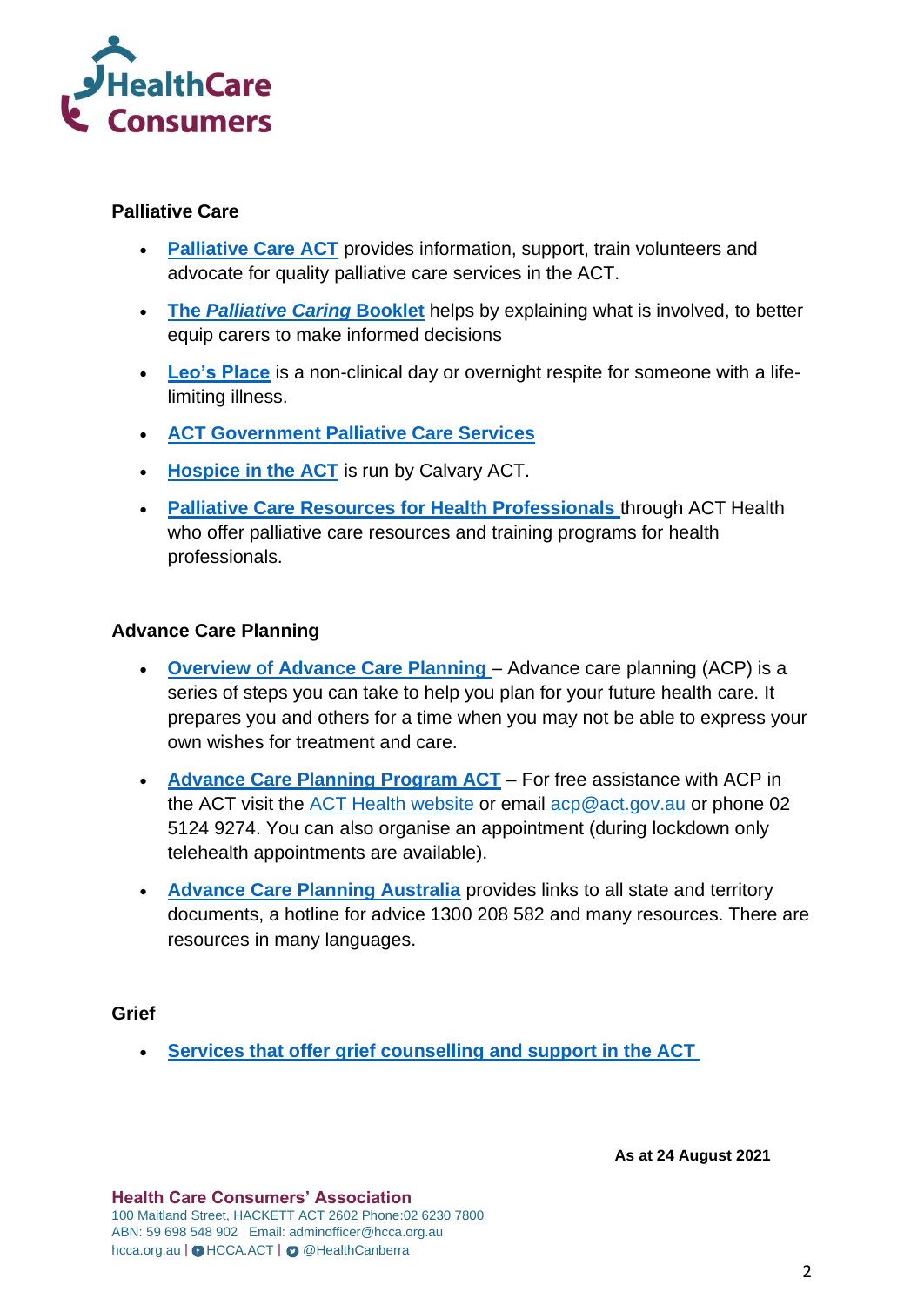

#### **Wills**

- **[ACT Law Society factsheet on Wills](https://www.actlawsociety.asn.au/for-the-public/fact-sheets/making-a-will)**
- **[ACT Public Trustee and Guardian information on Wills](https://www.ptg.act.gov.au/wills)**
- **[Legal Aid ACT factsheet on Wills](https://www.legalaidact.org.au/sites/default/files/files/publications/Will.pdf)**

# **Enduring Power of Attorney and Guardianship**

- **[ACT Law Society Factsheet on Enduring Power of Attorney](https://www.actlawsociety.asn.au/for-the-public/fact-sheets/enduring-power-of-attorney)**
- **[ACT Public Trustee and Guardian](https://www.ptg.act.gov.au/images/pdf/ptg-power-to-choose.pdf)** *Power to Choos***e Booklet**
- **[ACT Public Trustee and Guardian information on Guardianship](https://www.ptg.act.gov.au/guardianship)**

# **Legal Advice for Older People**

• **[Older Persons ACT Legal Service \(OPALS\)](https://www.legalaidact.org.au/opals)** is a specialist service within Legal Aid ACT. OPALS provides legal help to older people in Canberra. They can help you with legal issues involving elder abuse, enduring powers of attorney, guardianship and financial arrangements with family members.

# **Funerals and Death Walkers (Doulas)**

- **[Questions to ask a Funeral Director.](https://www.joincake.com/blog/questions-to-ask-a-funeral-director/#:~:text=List%20of%2010%20Questions%20to%20Ask%20Your%20Funeral,5%205.%20%E2%80%9CWhat%20packages%20are%20offered%3F%E2%80%9D.%20More%20items)** Not many people expect to organise a funeral. This website provides a list of questions to ask a Funeral Director.
- **[Funeral Homes in the ACT.](https://www.pallcareact.org.au/daisy/for-patients-families-and-carers/funeral-burial-services/)** Palliative Care ACT lists many of the funeral homes available in the ACT. If you would like a not-for-profit service in the ACT, there is Tender Funerals at [tenderfunerals.org](http://www.tenderfunerals.org/)
- **Death Doula/Death Walker**. A death doula provides the dying and their family with support, guidance and companionship as they move from diagnosis and end of life care, through to death and bereavement. There is no one website for people in the ACT and surrounds.

**As at 24 August 2021**